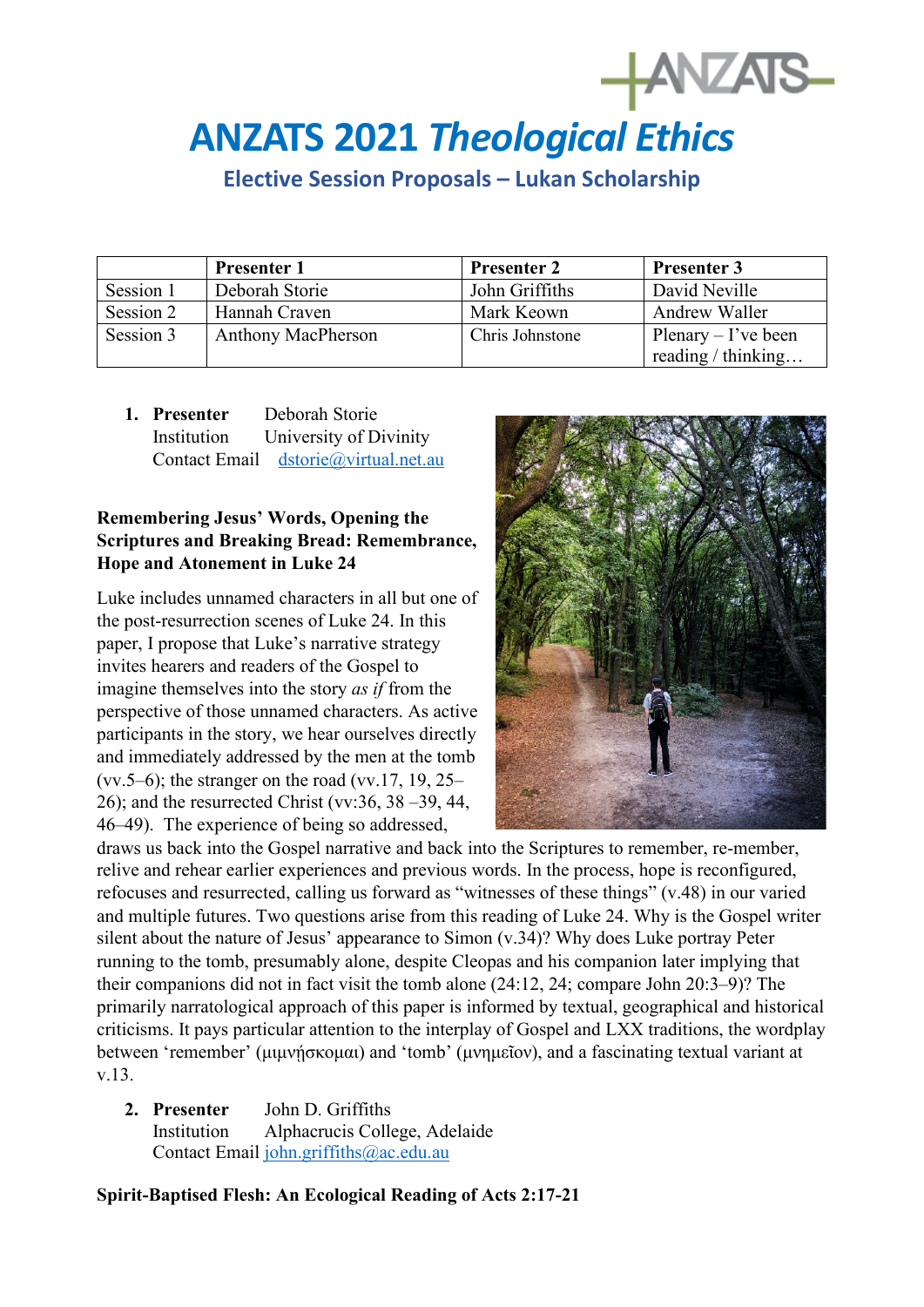Scholarship addressing Peter's use of Joel 2:28-32 in Acts 2:17-21 has generally focussed on the Spirit's effect on humans, shown in the common translation of σάρκα as "people" (see Acts 2:17 in NIV, NLT) and commentators focus on Acts 2:17-18. This paper seeks to broaden the understanding of the outpouring of the Spirit at Pentecost to include all of creation, which will have significant theological implications for Pentecostal and Charismatic communities.

I will broaden this understanding of Pentecost through an ecological reading of Acts 2:17-21, which will involve two arguments. First, from the broader literature of the Greco-Roman world, σάρκα should be understood as incorporating non-human as well as human life. This indicates that activity of the Spirit described in Acts 2 can be broadened to all of creation. Second, contrary to the popular understanding of Acts 2:18-19 as describing the destruction of creation, I will argue that the intertextuality of Joel 1-2 and Acts 2 indicates that Acts 2:18-19 describes the lament and call of creation, which will lead to creation's salvation (Acts 2:21).

This paper will conclude with an eco-theological reflection, exploring the implications of seeing the baptism of the Spirit as being extended to all of creation for Pentecostal and Charismatic communities.

**3. Presenter** Andrew Waller Institution Ridley College Contact Email [andrew@andrewhwaller.com](mailto:andrew@andrewhwaller.com)

## **"Remember How He Told You": Anachrony and Narrative Rhetoric in Luke's Passion Predictions.**

In this paper, I will argue that the Lukan author uses anachrony in the passion predictions (Luke 9:21-22, 9:43b-45, and 18:31-34) to authenticate their narrative in the mind of the audience by analeptically evoking the audience's own knowledge of Jesus's passion while proleptically predicting those same events within the narrative. Interacting with narratology both ancient and modern, this study will draw upon narratological definitions from ancient Greek *scholia*, Eric Clouston's account of ancient techniques of persuasion in the Acts of the Apostles, and James Phelan's notions of "rhetorical poetics" and the role of the audience in the development of narrative. The third Gospel is inherently situated within time and memory. The Lukan preface both evokes the tradition of a remembered past and addresses the present need for increased confidence in that tradition on the part of the audience. Here there is both analepsis and prolepsis; the audience proleptically anticipates the confidence-building effects of the Lukan narrative while simultaneously analeptically recalling "the things [they] have been taught." By explicitly placing in the mouth of Jesus passion predictions that analeptically recall audience repertoire, a trusted and divinely-authenticated actor, the Lukan author accomplishes the preface's stated purpose of confidence-building. Furthermore, the analeptic references to repertorial knowledge serve to refocalize the audience towards alignment with Jesus and the divine will as opposed to the misunderstanding of the disciples.

| 4. | Presenter   | Hannah Craven                           |
|----|-------------|-----------------------------------------|
|    | Institution | St Andrews, Scotland                    |
|    |             | Contact Email $hmc22@st$ -andrews.ac.uk |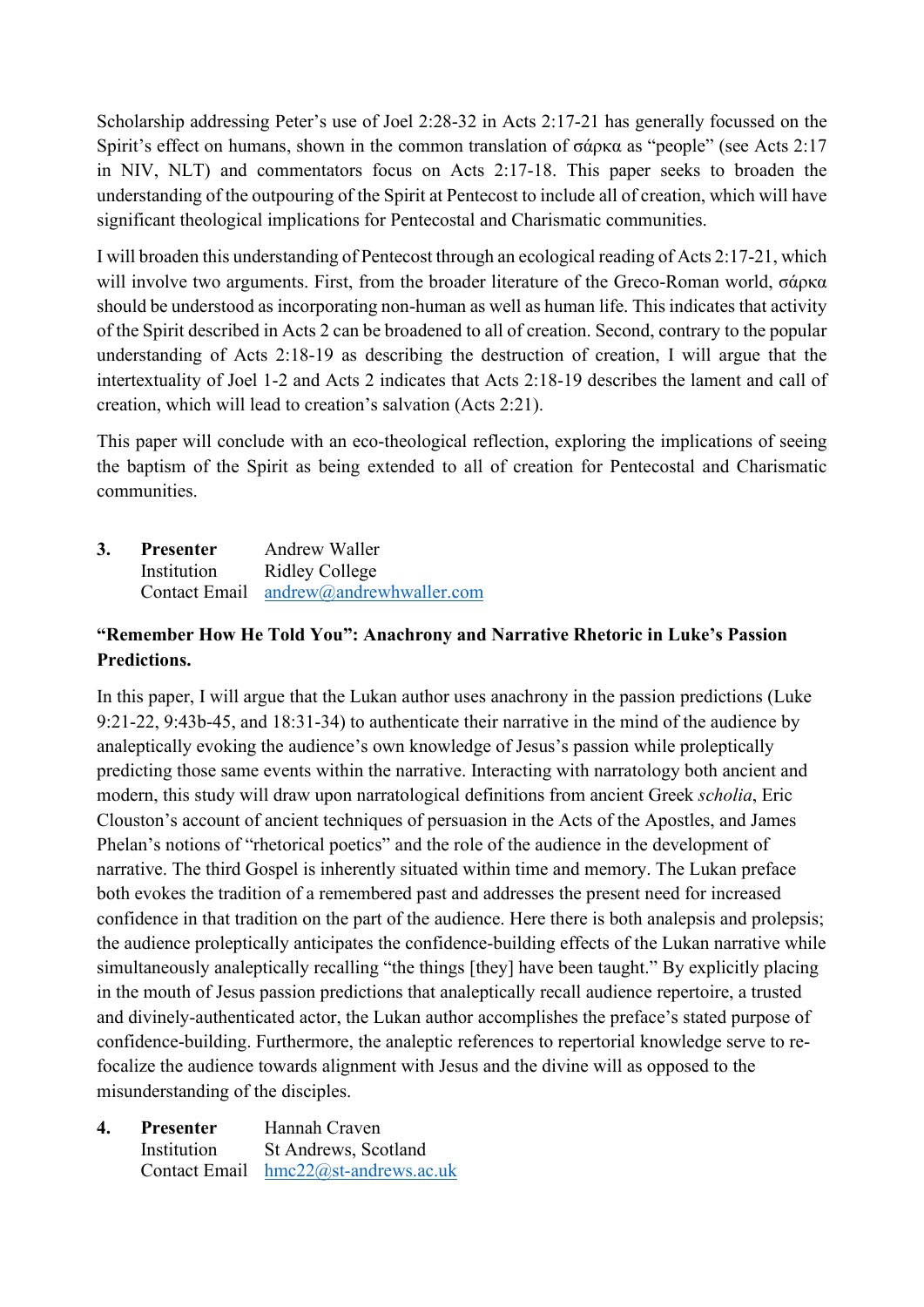## **Will Not God Grant Justice? The Parable of the Persistent Widow (Luke 18:1-8) as Program for A Canonical Feminist Engagement with the Scriptures for Women Victims of Violence**.

Typically, feminist interpretation of the 'Parable of the Persistent Widow' (Luke 18:1-8) adopts a redaction-critical approach which assumes Luke as 'hostile-interpreter.' Versions of such by Robert Price, Amy-Jill Levine and Barbara Reid are considered, with attention to the liberating potential of the parable for Christian women victims of injustice. Then, I offer my own narrative reading of the parable – reading 'with' rather than 'against' Luke. I argue that by accepting Luke's interpretative keys of prayer, justice, and the eschatalogical context (17:20-21; 22-36) and allowing both parable ( $vv2-5$ ) and frame ( $v1$ ; 6-8) to be mutually interpretative, women's cries for justice are foregrounded, not muted (contra Price/Levine/Reid). Finally, I suggest that the parable might serve as encouragement for women victims of violence, who can find in it an endorsement of the active quest for justice, along with assurance of God's justice. Further, that it might offer in a sense, a 'program' or model for women's engagement with God in and through scripture: a hermeneutics of faith and persistence.

**5. Presenter** Mark Keown Institution Laidlaw College, Auckland Contact Email [MKeown@laidlaw.ac.nz](mailto:MKeown@laidlaw.ac.nz)

#### **What Must I Do to Be Saved?**

A recurring thread in Luke-Acts is questions posed by enquirers. A range of these are directed to John (Luke 3:12, 14), in parable dialogues (Luke 12:17; 16:3; 20:13), in comparisons with the kingdom (Luke 13:18, 20), and other situations (Acts 4:16; 22:10).

This paper will focus on questions posed to Jesus or the apostles concerning salvation. These include in Luke the same question posed twice to Jesus. A lawyer and later, a ruler, ask Jesus, "what must I do to be saved?" (Luke 10:25; 18:18). The repetition of the question suggests that the answer to this question is an important Lukan motif. In Acts, similar questions are also asked twice, neatly balancing Luke's two questions (and two asked of John in Luke 3). First, after his Pentecost sermon, Pater is asked, "what shall we do?" (Acts 2:37), and the Philippian jailor asks Paul, "what must I do to be saved?" (Acts 16:30).

These four questions, however, create a dilemma for interpreters due to their diverse responses. What is Luke's implied overall answer to the question, what must a person do to be saved?

Jesus's answers to the two times he is asked this question include a summons to show radical concern for those in need. In Luke 10:25–37, the lawyer is challenged concerning the law and is told that he will live if he obeys the two great commandments. Subsequent discussions lead to Jesus using the Parable of the Good Samaritan to summon the lawyer to emulate the Samaritan's lavish mercy.

In Luke 18:18–30, the rich ruler is similarly challenged concerning the law, with Jesus subsequently pointing out that the man must sell all he has and distribute to the poor. He will have heavenly treasure and he must come and follow Jesus. It appears that, for Jesus, eternal life is inherited through love, expressed through showing mercy to those who in need and divesting oneself of one's possessions, distributing to the poor, and following Jesus (becoming a disciple and emulating Christ's humble service).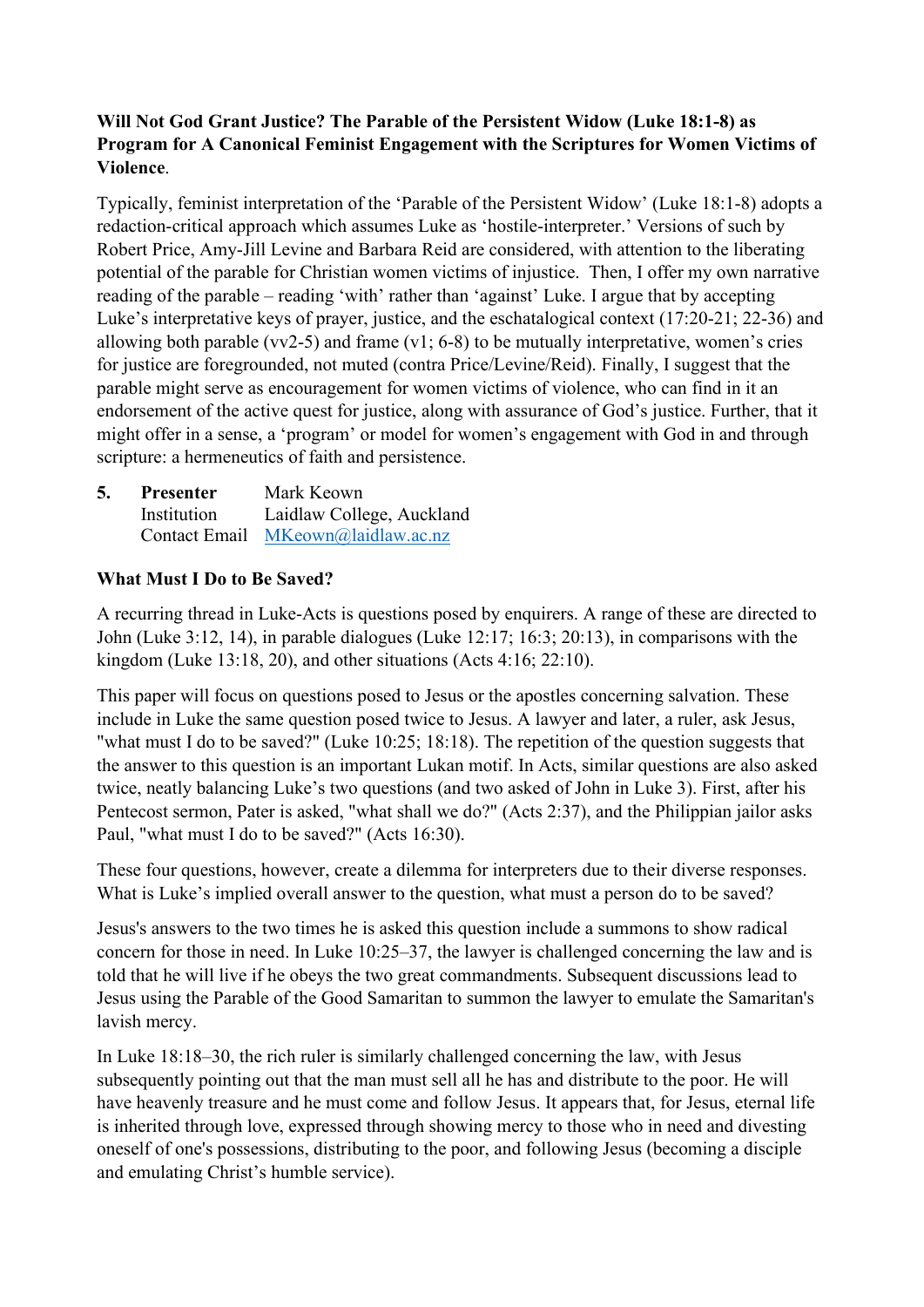In Acts 2, enquirers are told to "Repent and be baptized" with the promise of forgiveness and receipt of the Spirit. Nothing is said about showing mercy or caring for the poor. In Acts 16, Paul's response is "believe in the Lord Jesus, and you will be saved, you and your household." Again, nothing is said of a concern for the poor. What is required for salvation in Acts is repentance, baptism (forgiveness), faith, and the Spirit is received.

This paper will consider how to resolve the dilemma considering contemporary solutions to the dilemma. Then, a solution will be proffered. First, Luke-Acts should be read as one unit rather than two with Christ's death and resurrection as the turning of the aeons with Christ as the means of salvation. Second, for Luke, now that Christ has died and risen, the answers of Peter and Paul state what is required for salvation (to inherit eternal life) for a person. One is saved through repentance, faith, and baptism. Such a person is forgiven and receives the Spirit. Third, what Jesus demands of the lawyer and rich ruler states the expectation that is now placed on such a repentant, baptized, believer, forgiven and filled with the Spirit—they will show mercy using their wealth to the alleviate poverty and human need. Fourth, examples of such people will be noted across Luke-Acts including the Samaritan, the disciples, Zacchaeus, Barnabas and other generous early church believers, Tabitha, Lydia, and the Roman jailor. In sum, for Luke, a person is saved and forgiven if they repent, believe, are baptized, and by the Spirit, work this out with acts of mercy for those in material need (cf. James 2).

**6. Presenter** Anthony MacPherson Institution Avondale University College Contact Email [Anthony.macpherson@avondale.edu.au](mailto:Anthony.macpherson@avondale.edu.au)

#### **Daniel's Seventy Weeks in Luke 1-2. Allusion or Illusion? Fulfilment or Prefiguration?**

In the early  $20<sup>th</sup>$  century, Eric Burrows (1940) and René Laurentin (1957) made the argument that Luke 1-2 features a 490-day period which is a deliberate allusion to Daniel's 9's seventy weeks prophecy. This view has received some support but suffered its most significant push back when Raymond Brown dismissed it in his major work on the infancy narratives of Matthew and Luke (1977). Brown's criticisms have influenced later commentators (e.g. Bock). This may account for the tentativeness of support, if it is mentioned at all, in contemporary Lucan commentaries.

This paper will first revisit the earlier view of Burrows and Laurentin and offer a general defence of their basic position against Brown's objections. However, limitations and problems in their position are recognised and discussed, and a new modified understanding of Luke's allusion to Daniel's seventy weeks will be advanced. It will be argued that Luke is not seeking to indicate that Daniel's seventy weeks are being fulfilled in the birth of Jesus. Rather Luke is showing that a complementary 490-day period in the infancy of John and Jesus prefigures their future work and this parallels Daniels seventy-week prophecy. Luke either designs or discerns in the infancy of John and Jesus a miniaturised Daniel-like 490-day period which is also a prefiguration of the future of John and Jesus. The end result is that Luke's 490-days helps prepare the reader for the fulfilment in history of Daniel's seventy week prophecy in Luke 3-4.

**7. Presenter** Chris Johnstone Institution Tabor, Perth Contact Email [CJohnstone@tabor.edu.au](mailto:CJohnstone@tabor.edu.au)